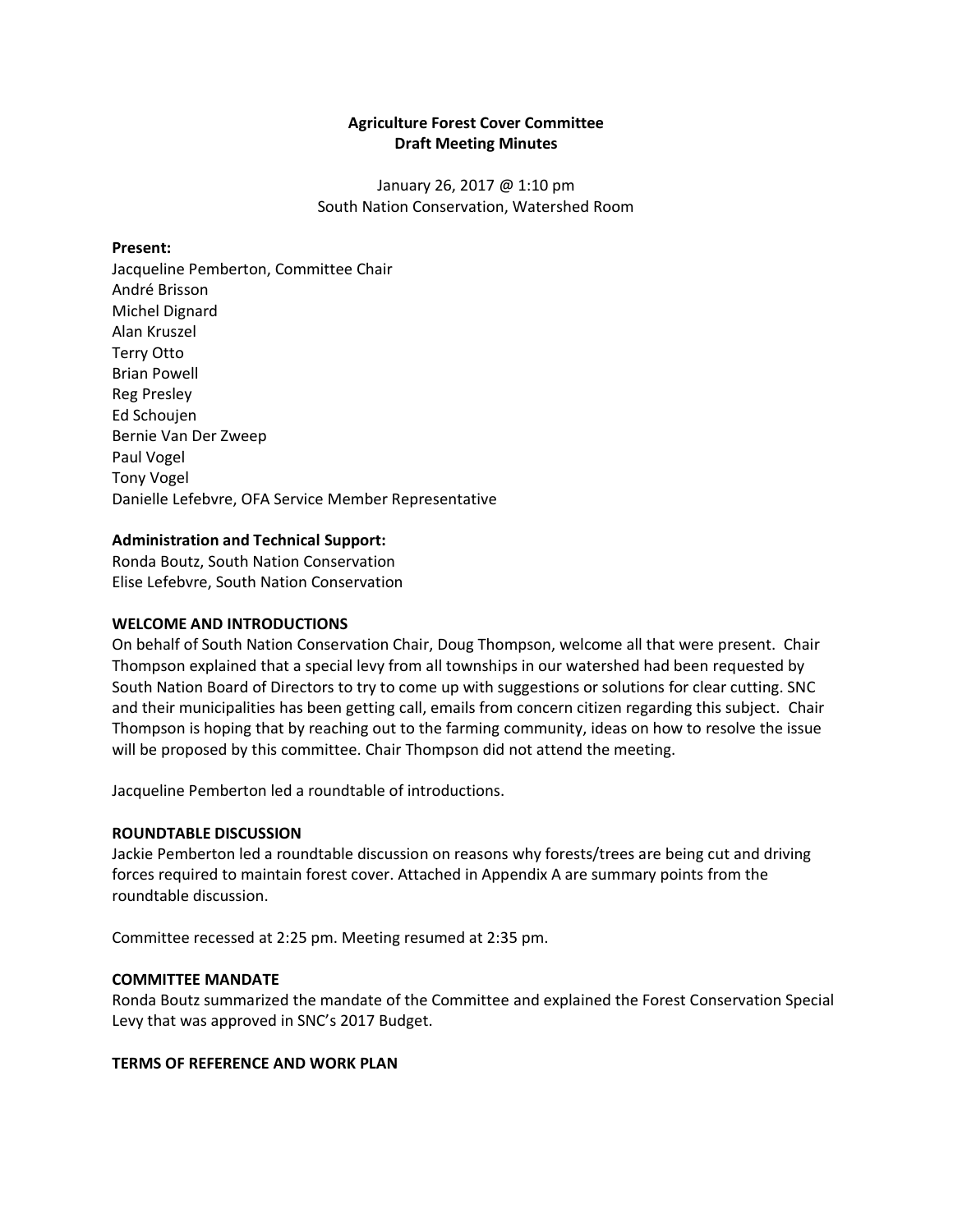Committee agreed that a draft Terms of Reference and Work Plan would be drafted by Jackie Pemberton with support from Ronda Boutz. Both draft documents to be circulated to the Committee prior to the next meeting for review. Both documents to be finalized at the next Committee meeting.

# **COMMITTEE MEMBERSHIP**

The Committee discussed membership and what organizations would be invited to join. Committee directed Danielle Lefebvre and Ronda Boutz to extend invitations to the following groups to join the Committee:

- National Farmers Union
- Christian Farmers Federation
- Union des cultivateurs franco ontariens
- Louis Prevost, United Counties of Prescott and Russell
- Alison McDonald, United Counties of Stormont Dundas & Glengarry
- Archie Mellan, Director, South Nation Conservation
- Marc Bercier, local farmer
- Marcus Haerle, local farmer
- Scott Fife, local farmer
- Raisin Region Conservation Authority (as an observer, not a voting Committee member)

## **FINAL REPORT AND RECOMMENDATIONS**

Committee set the deadline for the final report with recommendations to the Board of Directors for the end of April 2017.

#### **COMMITTEE NAME**

Committee members discussed a name for the Committee and recommend "Agricultural Forest Cover Committee".

#### **MEDIA ANNOUCEMENT**

The Committee agreed to issue a press release following the second meeting, once Terms of Reference and Committee membership was finalized.

#### **NEXT MEETING**

- Friday, February 10<sup>th</sup>, 2017 at 1:00 pm. All meeting will take place at SNC office.
- Friday, February  $24<sup>th</sup>$ , 2017 at 1:00 pm.

All meeting will take place at SNC office.

## **ADJOURNMENT**

Meeting adjourned at 3:30 p.m.

Jaqueline Kelly-Pemberton, Committee Chair.

\_\_\_\_\_\_\_\_\_\_\_\_\_\_\_\_\_\_\_\_\_\_\_\_\_\_\_\_\_\_\_\_\_\_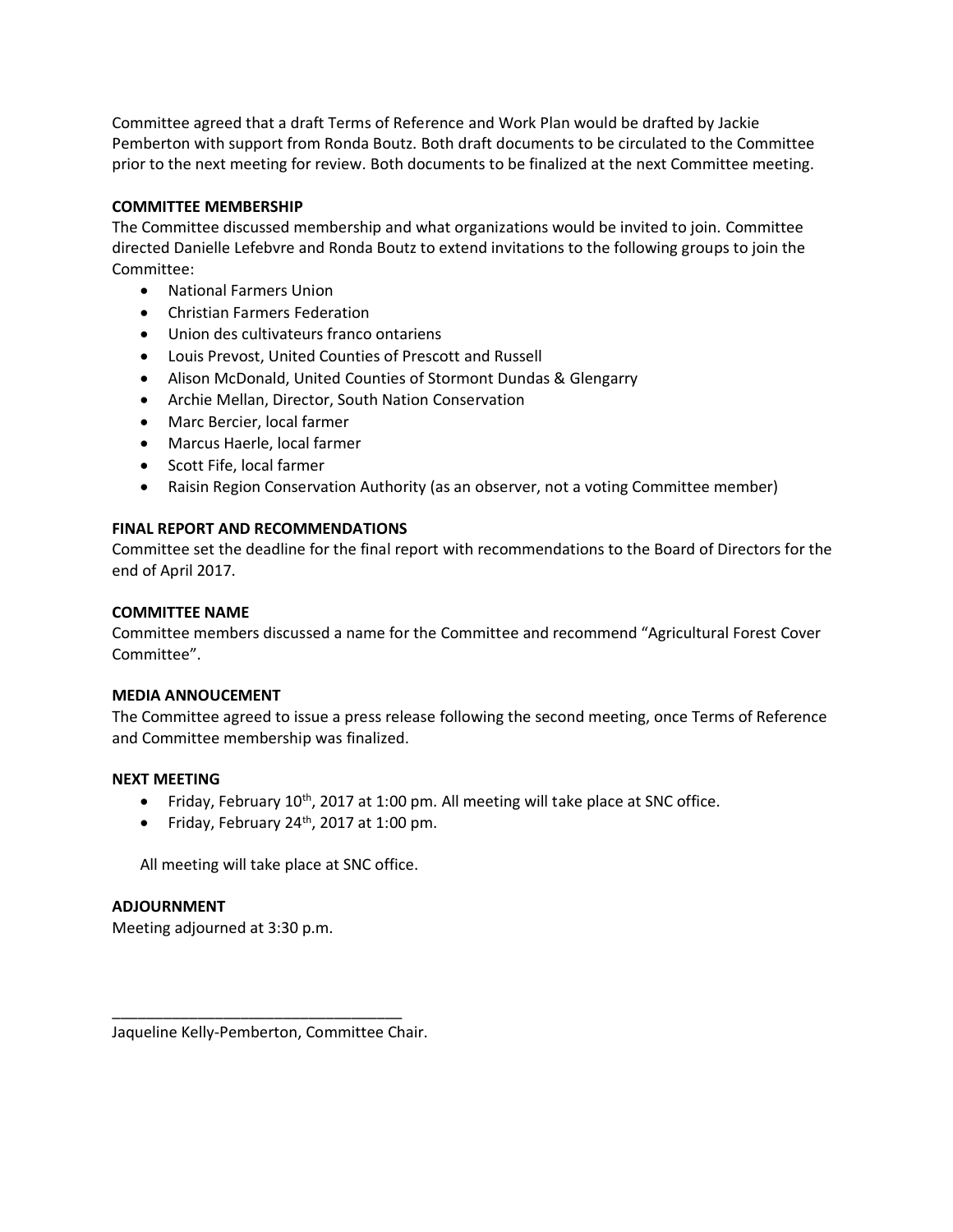# **Appendix A – Summary of Roundtable Discussion Points**

#### **Why are farmers and other landowners cutting forests/trees?**

#### **1. LAND VALUE**

Lands are needed – land is scarce Change in commodities Tax incentive – Not any different that bush Iterance rate World price for land – New to Ontario Outside investment Consolidation No incentive to keep bush Urban growth Community price Convenience of location Development Equipment – easier to clear with state of the art equipment Economic

## **2. LAND OWNERS RIGHTS**

Property rights Fear of new laws

# 3. **PRODUCTION AND PROGESS**

Cost of production More land decrease Global influence Fewer farms Natural management – land use

### 4. **MARGINAL LAND**

Ability available Tile draining – Easy access to equipment Different farming – mushroom, green house

## 5. **OTHER DEVELOPMENT**

Solar and wind Regulation in other provinces Population growth City growth Green space Speculation of development and planning

# 6. **COMMODATY PRICE**

World policy Land value falling